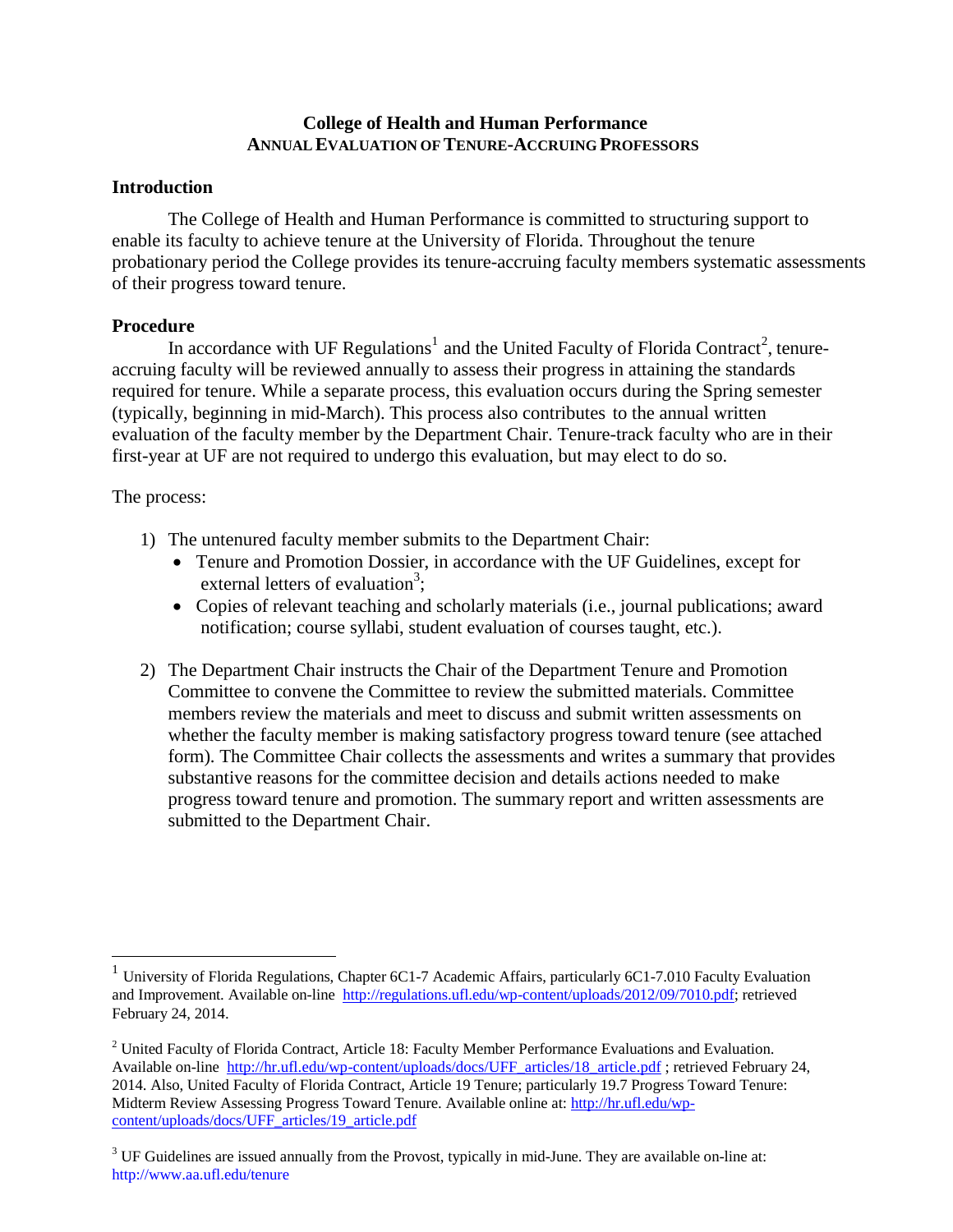- 3) The Department Chair meets with the faculty member to discuss the results of the committee review and gives the faculty member a copy of the committee report.
- 4) A copy of the summary report is filed in the faculty member's evaluation file along with the annual evaluation<sup>[4](#page-1-0)</sup>. In addition, a copy of the summary report is submitted to the Associate Dean for Faculty Affairs.

Original: Approved by College Council: October 23, 2007 Revision: Approved by Administrative Council: August 12, 2008 Approved by College Council: October 27, 2008

Updated (technical - CBA & reference - changes only) and presented to College Council: February 25, 2014 Voted on and approved by College Council: March 25, 2014 Voted on and approved by College Council: May 12, 2015

March 2016: Prior to Spring 2016, the following appeared in these guidelines: "The Department Chair includes the results of this evaluation in the annual letter of evaluation of the faculty member." After directive from Dr. Kwolek-Folland (Associate Provost) in Fall 2015, that sentence was removed.

<span id="page-1-0"></span><sup>&</sup>lt;sup>4</sup> Faculty Mentors also provide consultation to the faculty member and Department Chair regarding progress toward tenure. In accordance with UF Regulations, "No college or equivalent academic unit mentoring program shall require any written assessments by the mentor." [\(http://regulations.ufl.edu/wp-content/uploads/2012/09/7010.pdf](http://regulations.ufl.edu/wp-content/uploads/2012/09/7010.pdf) p.10)